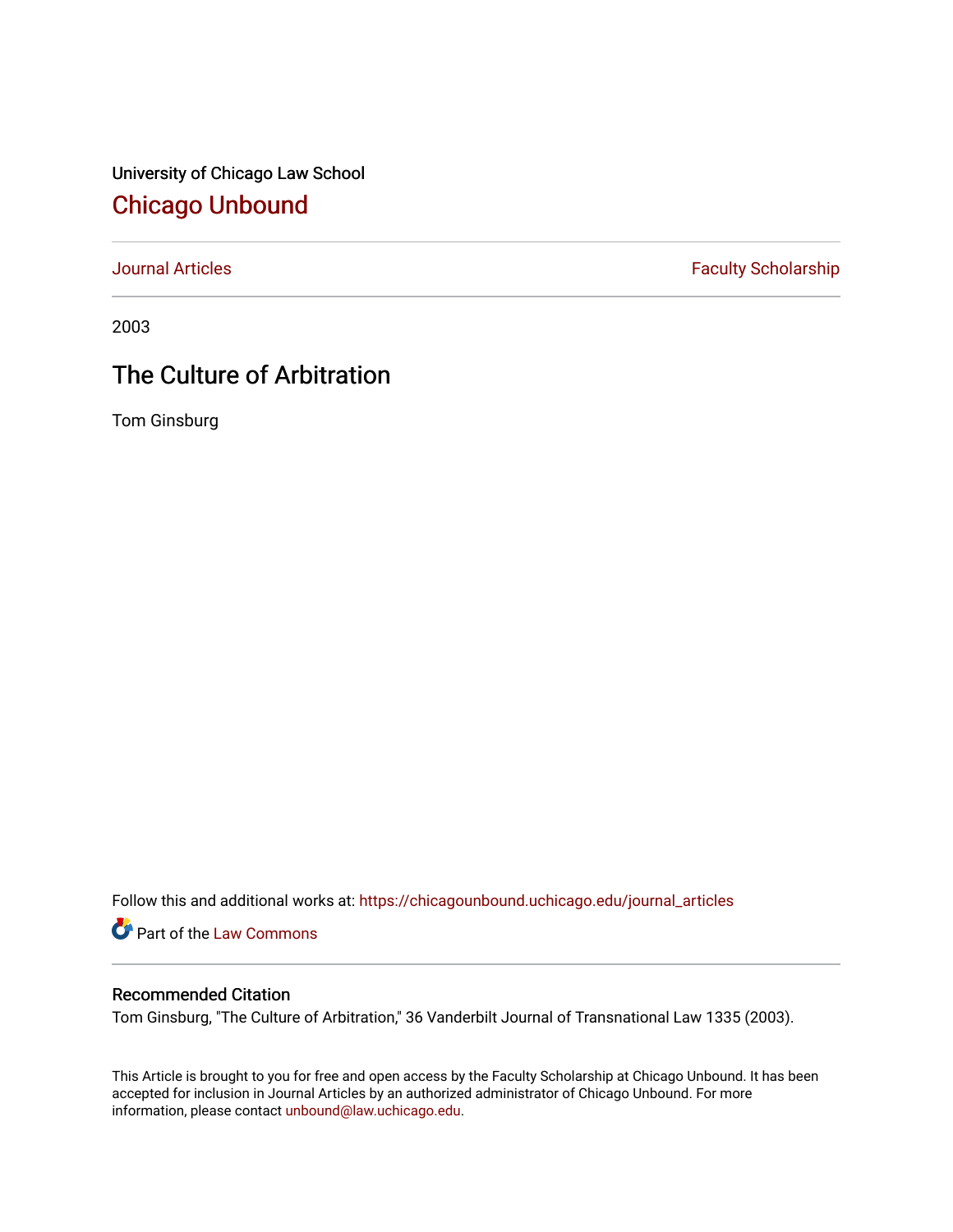## **The Culture of Arbitration**

#### *Tom Ginsburg\**

#### TABLE OF CONTENTS

The relationship between "legal culture" and the practice of international arbitration has received increasing attention in recent years. Many see arbitration as a meeting point for different legal cultures, a place of convergence and interchange wherein practitioners from different backgrounds create new practices. Some have suggested that this process has led to an emergent "international arbitration culture" fusing together elements of the common law and civil law traditions.1 Others see arbitration as a locus of conflict among traditions<sup>2</sup> or as competition among various players. <sup>3</sup>

This comment contests the view that the current state of convergence in arbitration is properly considered a cultural

<sup>\*</sup> Associate Professor and Director, Program in Asian Law, Politics and Society, University of Illinois College of Law, Urbana-Champaign. Thanks to Tom Ulen, Ilhyung Lee, Thanh Do, and Chris Drahozal for very helpful comments.

<sup>1.</sup> *See generally* INTERNATIONAL DISPUTE RESOLUTION: TOWARDS AN INTERNATIONAL ARBITRATION CULTURE (Albert Jan van den Berg, ed., 1998); Siegfried H. Elsing & John M. Townsend, *Bridging the Common Law-Civil Law Divide in Arbitration,* 18 ARB. INT'L 59 (2002); Marcus S. Jacob, *The Adversarial vs. Inquisitorial Principles of Dispute Resolution Within the Context of International Commercial Arbitration,* 16:12 MEALEY'S ARB. REP. 32 (2001); Gabrielle Kaufmann-Kohler, *Globalization of Arbitral Procedure,* 36 VAND. J. TRANSNAT'L L. 1313 (2003); Lara M. Pair, *Cross-Cultural Arbitration: Do the Differences Between Cultures Still Influence International Commercial Arbitration Despite Harmonization?,* 9 ILSA J. INT'L COMP. L. 57 (2002).

<sup>2.</sup> *See* CONFLICTING LEGAL CULTURES IN COMMERCIAL ARBITRATION: OLD ISSUES AND NEW TRENDS (Stefan N. Frommel & Barry A.K. Rider eds., 1999) (considering the resolution of differences arising among parties coming from different legal cultures).

<sup>3.</sup> *See generally* Christian Borris, *The Reconciliation of Conflicts Between Common Law and Civil Law Principles in the Arbitration Process, in* CONFLICTING LEGAL CULTURES IN COMMERCIAL ARBITRATION: OLD ISSUES AND NEW TRENDS 1-18 (Stefan N. Frommel & Barry A.K. Rider, eds., 1999) (cultural conflict); Michael Kerr, *Concord and Conflict in International Arbitration,* 13 ARB. INT'L 121 (1997) (harmony and discord in international arbitration); YVES DEZALAY & BRYANT G. GARTH, DEALING IN VIRTUE 54 (1996) (competition).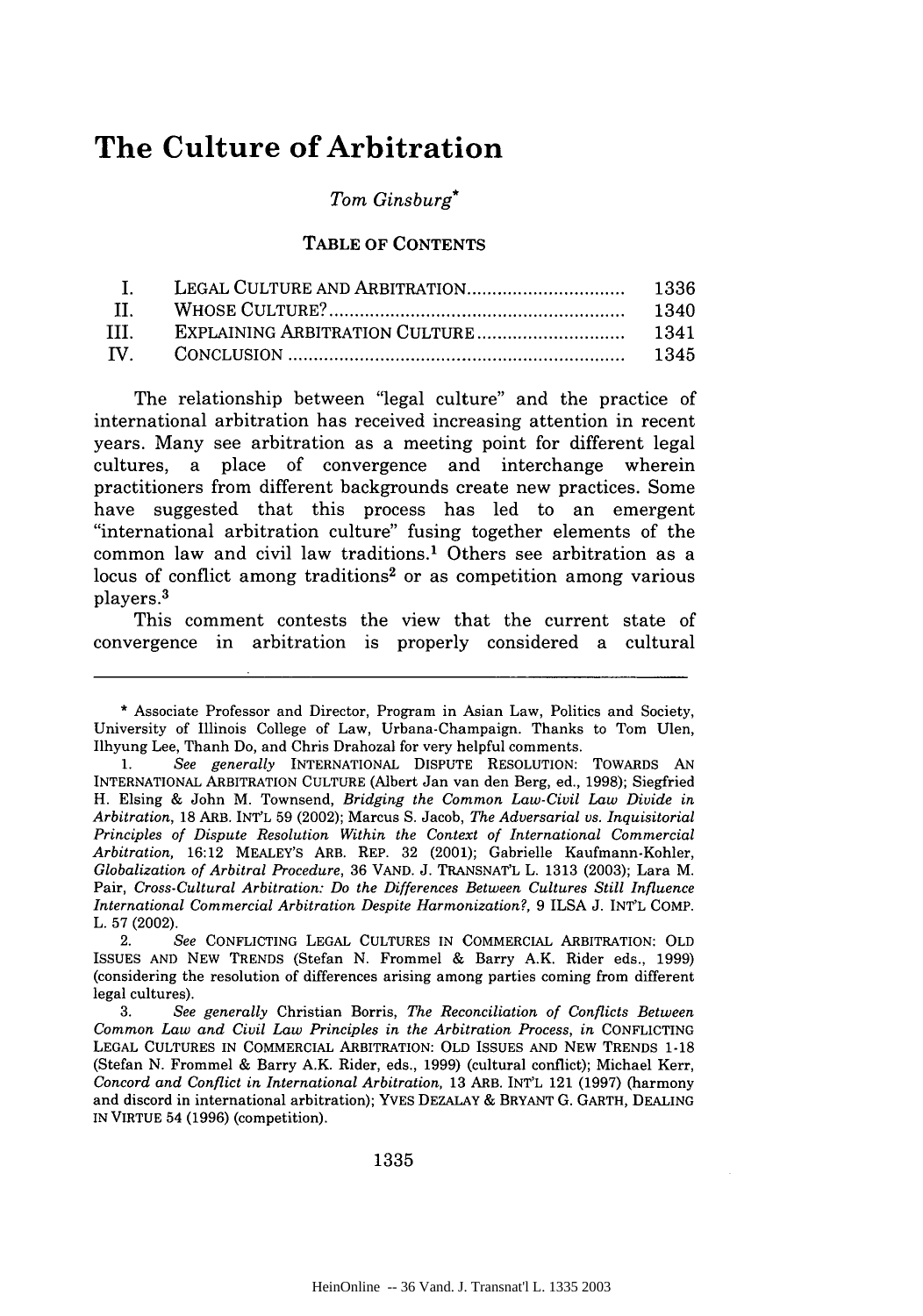phenomenon. It argues that the phenomenon of convergence is driven primarily by economic rather than cultural factors, and that claims of an arbitration culture reflect the anticompetitive impulse of those already in the business. I argue that convergence in rules and norms is better understood as the result of competition to capture network benefits in the rapidly expanding field of international commercial arbitration.

#### I. LEGAL CULTURE AND ARBITRATION

Legal scholars talk about culture in two ways. First, there is the notion of a general legal culture, which is usually taken to mean those aspects of national culture that find expression in the legal system.4 We speak regularly of Japanese legal culture, French legal culture and U.S. legal culture as well as, more broadly, a civil law and common law culture.5 As Friedman put it, legal culture consists of the "attitudes, values and opinions held in society with regard to law, the legal system and its various parts. '6 These values might be expressed as a preference for arbitration over litigation, for oral procedures over written ones, or for punitive remedies, to mention only a few examples. <sup>7</sup>

<sup>4.</sup> David Nelken, *Toward a Sociology of Legal Adaptation, in* ADAPTING LEGAL CULTURES 7, 25 (D. Nelken & Johannes Feest eds., 2001) (legal culture "points to differences in the way features of law are themselves embedded in larger frameworks of social structure and culture which constitute and reveal the place of law in society."); *see also* CSABA VARGA, COMPARATIVE LEGAL CULTURES 1-83 (1992) (discussing the roots of Western legal culture). *See generally* COMPARING LEGAL CULTURES (David Nelken ed., 1997).

<sup>5.</sup> *See e.g.,* Anita Bernstein & Paul Fanning, *"Weightier Than a Mountain": Duty, Hierarchy, and the Consumer in Japan,* 29 **VAND.** J. TRANSNAT'L L. 45 (1996) (discussing Japanese legal culture); Alain Lembereur, *Negotiation and Mediation in France: The Challenge of Skill-based Learning and Interdisciplinary Research in Legal Education,* 3 HARV. NEGOT. L. REV. 151 (1998) (discussing French legal culture); Christian Atais & Alain A. Levasseur, *American Culture and Traditional Scholarly Order,* 46 LA. L. REV. 1117 (1986) (discussing U.S. legal culture).

<sup>6.</sup> LAWRENCE M. FRIEDMAN, LAW AND SOCIETY: AN INTRODUCTION 76 (1977); *see also* LAWRENCE M. FRIEDMAN, THE LEGAL SYSTEM: A SOCIAL SCIENCE PERSPECTIVE 15 (1975) (legal culture is "those parts of general culture--customs, opinions, ways of doing and thinking that bend social forces toward or away from the law"). *Cf.* Roger Cotterell, *The Concept of Legal Culture, in* COMPARING LEGAL CULTURES, *supra* note 4, at 13-14 (critiquing the above viewpoint).

<sup>7.</sup> *See* Richard H. Kreindler, *Arbitration or Litigation? ADR Issues in Transnational Disputes,* 52 DISP. RES. J. 79 (1997) (examining the factors that come into play in the choice between arbitration and U.S. courts); *see also* Amanda Stallard, Note, *Joining The Culture Club: Examining Cultural Context When Implementing International Dispute Resolution,* 17 OHIO ST. J. Disp. RES. 463, 463 (2002) (observing that international disputes involve collision of "dispute resolution cultures").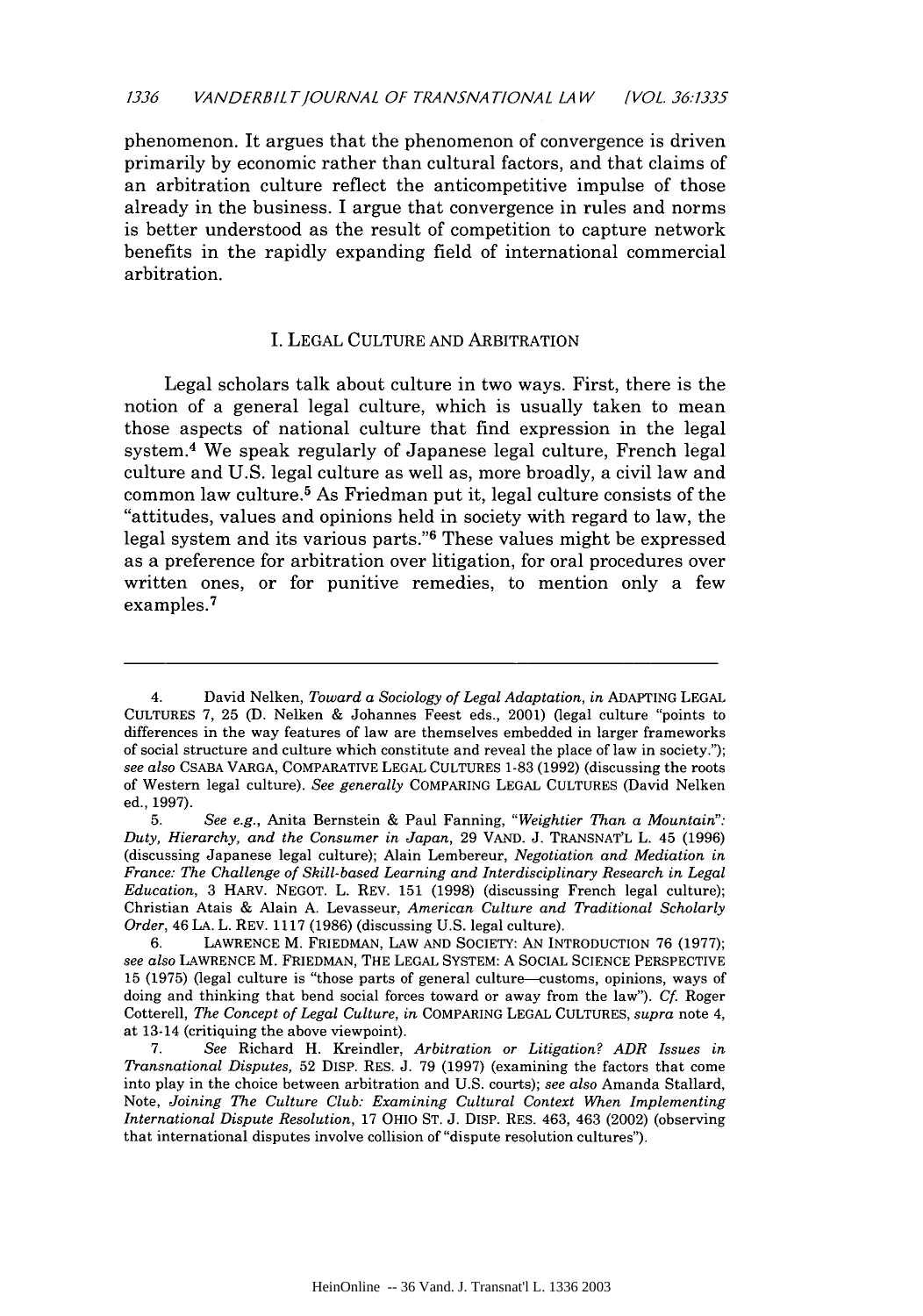This idea of culture conceptualizes culture as a feature of the decision making environment of legal actors. It posits that prior cultural endowments create the preferences behind certain choices, either procedural or substantive.<sup>8</sup> The preferences of legal actors are exogenously produced by the national culture or legal tradition and will shape behavior.<sup>9</sup> This approach emphasizes the relative immutability and constraining effect of culture on legal choices.<sup>10</sup> It also implies that culture will dictate outcomes even when it is costly, that is, when rational cost-benefit calculation would not produce the same result.<sup>11</sup>

A second notion of culture contemplates culture as consisting of shared norms and expectations *produced* by legal actors. Actors engaged in repeated interaction over time produce culture. 12 Lawyers form an epistemic community, that is, a community of professionals with common training and expertise.<sup>13</sup> This common training and expertise, combined with interactive practices, produces a common set of expectations.<sup>14</sup> These expectations, in turn, shape behavior, though they are also subject to change as new norms arise. 15 This notion emphasizes the dynamism of culture. It is culture as a product of law rather than constraint on law, an effect rather than a cause.

Broadly speaking, globalization leads to pressure on legal cultures in the first sense of fixed endowments of ideas: national legal cultures that were more or less autonomous are now subject to a variety of external pressures because of the growing rate of crossnational interaction. But precisely because of this cross-national interaction, globalization produces culture in the second sense. One arena in which this plays out is international commercial arbitration. Hence, there is increasing discussion of a culture of arbitration, a transnational culture common to practitioners, arbitrators and

13. One commentator has noted:

An epistemic community is a network of professionals with recognized expertise and competence in a particular domain and **...** [has] a common policy enterprise-that is, a set of common practices associated with a set of problems to which their professional competence is directed, presumably out of the conviction that human welfare will be enhanced as a consequence.

*Id.* at 3.

<sup>8.</sup> *See* Kriendler, *supra* note 7, at 79, 80.

<sup>9.</sup> *See* Stallard, *supra* note 7, at 463, 473-82.

<sup>10.</sup> *Id.* at 473.

<sup>11.</sup> *See* Frommel & Rider, *supra* note 2, at 1-18.

<sup>12.</sup> *See* Peter M. Haas, *Introduction: Epistemic Communities and International Policy Coordination,* 46 INT'L ORG. 1, 3 (1992) (acknowledging that the shared beliefs of knowledge-based experts can lead to similar patterns of behavior within different cultures).

<sup>14.</sup> *Id.* at **3.**

<sup>15.</sup> *Id.*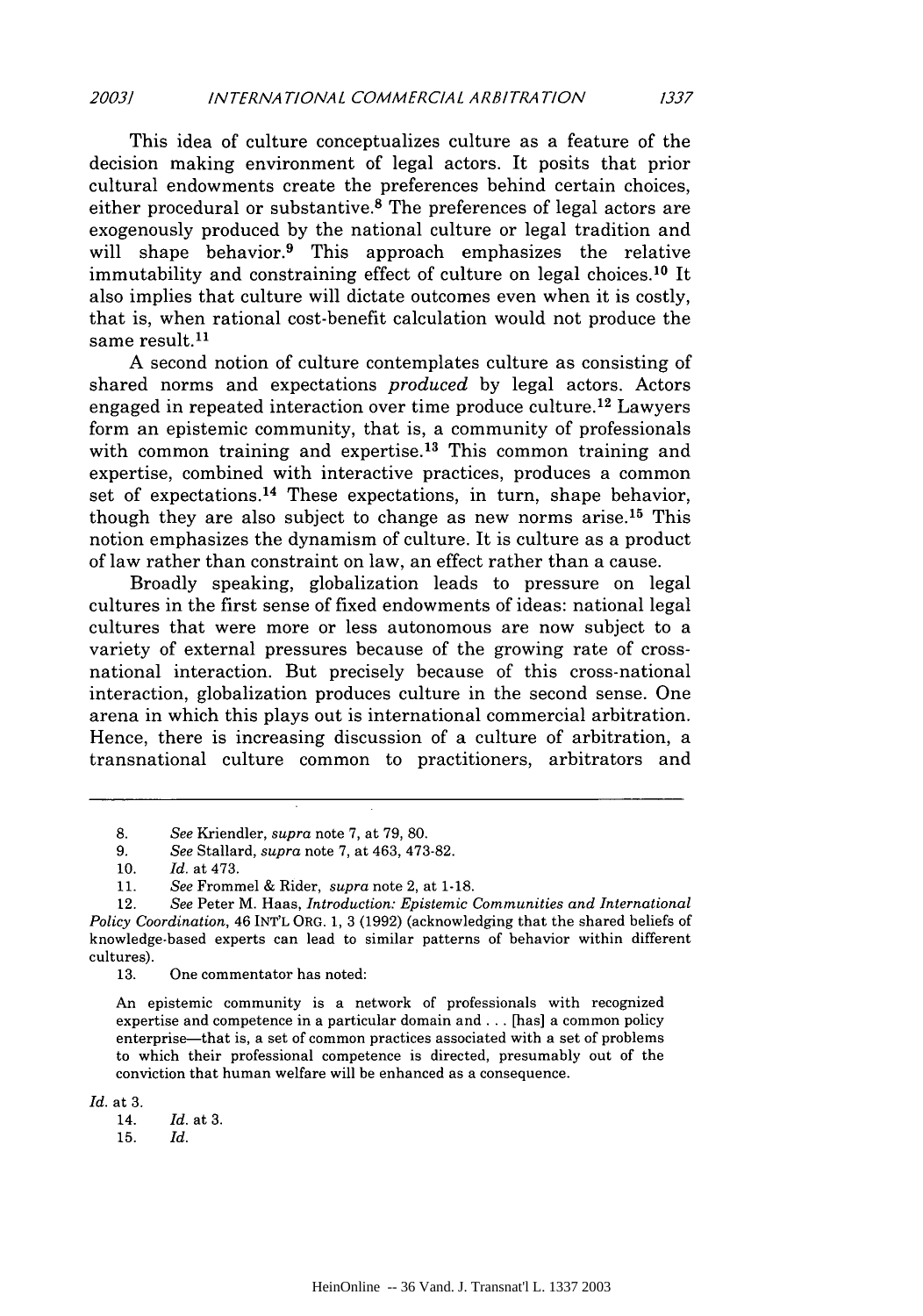parties involved in arbitral practice. 16 The culture of arbitration typically refers to the gradual convergence in norms, procedures and expectations of participants in the arbitral process.<sup>17</sup>

Professor Kaufmann-Kohler describes this phenomenon quite nicely.<sup>18</sup> She demonstrates the phenomenon of convergence in a number of areas. She argues that the dominant test for determining the law governing arbitration proceedings is now the objective or territorial test, in which the law of the seat of the arbitration applies. 19 She also notes convergence on the role of the tribunal in setting its rules and in deciding procedural matters.<sup>20</sup> Procedures have also converged around a blend of oral and written procedure, with a strong tendency toward oral hearings, written witness statements and reliance on experts but subject to limitations and control by the panel.<sup>21</sup> Even the dreaded Anglo-American discovery practice has been adopted in a limited form, tamed by the moderating influence of commercial arbitration. <sup>22</sup>

Further convergence is found in the ability of the tribunal to determine its own jurisdiction, the so-called *kompetenz kompetenz, <sup>23</sup>* and provisions for severability of the arbitral clause, without which arbitration would be severely constrained. 24 Another example argued to reflect cultural convergence is the substantial agreement on the general principles of arbitration, such as party autonomy and the

- 17. van den Berg, *supra* note 1, at 31-34.
- 18. *See generally* Kaufmann-Kohler, *supra* note 1.
- 19. *Id.* at 1315. *See also* UNCITRAL MODEL LAW art. 1(2).

21. *See* Andreas F. Lowenfeld, *International Arbitration as Omelette: What Goes into the Mix, in* Frommel & Rider, *supra* note 2, at 19, 24 (oral procedures); Serge Lazareff, *International Arbitration: Towards a Common Procedural Approach, in* Frommel & Rider, *supra* note 2, at 31, 35 (limited hearing).

22. *See* Lowenfeld, *supra* note 21, at 26 (observing that discovery in arbitration is a "genuine compromise"); Elsing & Townsend, *supra* note 1, at 61 (compromise over discovery); *see also* IBA RULES ON THE TAKING OF EVIDENCE IN INTERNATIONAL COMMERCIAL ARBITRATION (1999).

- 23. Arbitration Act, 1996, c. 30 (Eng.).
- 24. Lazareff, *supra* note 21, at 31.

<sup>16.</sup> DEZALAY & GARTH, *supra* note 3; *see generally* van den Berg, *supra* note 1; Horacio A. Grigera Na6n, *Latin American Arbitration Culture and the ICC Arbitration System, in* Frommel & Rider, *supra* note 2, at 117; Leonel Pereznieto Castro, *Commercial Arbitration in Mexico,* 13 FLA. J. INT'L L. 29, 32 (2000) (discussing enforcing foreign awards even if not from New York Convention signatories); Brett Fulkerson, *A Comparison of Commercial Arbitration: the United States and Latin America,* 23 HOUS. J. INT'L L 537, 566 (2001) (NAFTA harmonizing arbitration culture); Alan Scott Rau & Edward F. Sherman, *Tradition And Innovation In International Arbitration Procedure,* 30 TEXAS INT'L L. J. 89, 91-104 (1995).

<sup>20.</sup> Kaufmann-Kohler, *supra* note 1, at 1321-22. *See also* ICC RULES, art. 15 (1998) (panel can decide procedural rules where none provided or chosen rules silent); LCIA RULES art. 22 (1998) (a range of procedural powers); AAA INT'L RULES, art. 16 (1997) (subject to the rules, tribunal can conduct arbitration "in whatever manner it considers appropriate").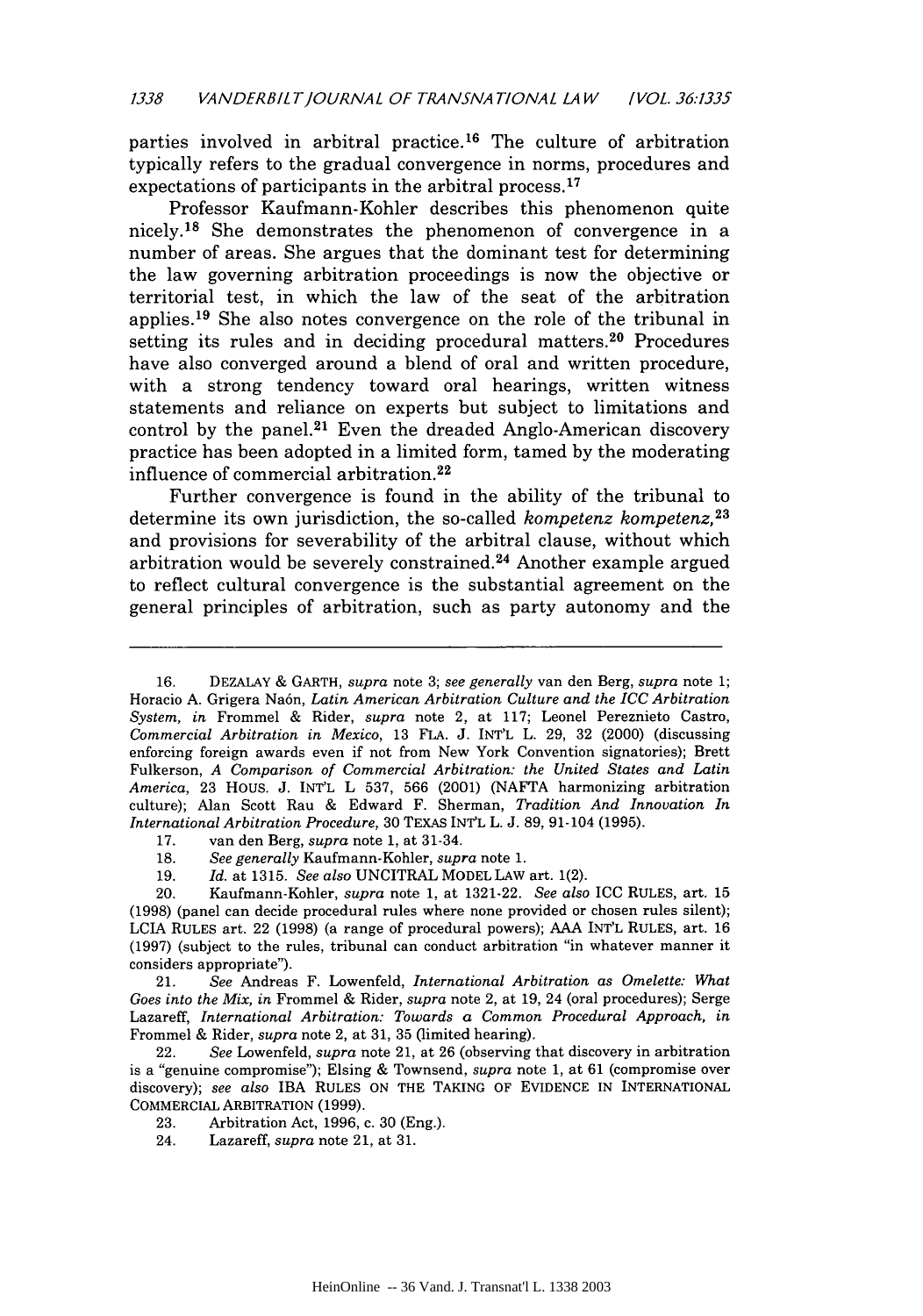need for procedural fairness.<sup>25</sup> Finally, the spread of the Model Law and the New York Convention have been major forces pushing toward uniformity. <sup>26</sup>

It is worth noting that the emergent arbitration culture does not reflect the hegemony of the Anglo-American law firm, as some would have it.<sup>27</sup> On balance, the various shifts may have encouraged arbitration to become more like Anglo-American style litigation, but this shift is far from complete. $28$  Indeed, there are signs that U.S. arbitration practice may be shifting toward international practice on a number of dimensions. The American Arbitration Association has recently amended its Rules for Commercial Arbitration so that partyappointed arbitrators are expected to be neutral, as in all international rules, unless the parties specify otherwise. 29 Professor Park's article in this Symposium, calling for modest amendment of the FAA along the lines of the Model Law with regard to judicial review of international awards, is another example.<sup>30</sup> Park really calls for the United States to join the global arbitration culture on this point, displacing our national "legal culture" of judicial autonomy, rights consciousness and inconsistent decision making.31 In this sense, both Professor Kaufmann-Kohler and Professor Park address responses to globalization with Kaufmann-Kohler's approach being descriptive and Park's more normative.

26. *See* PETER BINDER, INTERNATIONAL COMMERCIAL ARBITRATION IN MODEL LAW JURISDICTIONS (2000); IMPROVING THE EFFICIENCY OF ARBITRATION AGREEMENTS AND AWARDS: 40 YEARS OF APPLICATION OF THE NEW YORK CONVENTION, ICCA CONGRESS NO. 9 (Albert Jan van den Berg ed., 1999).

27. *See* Ugo Mattei, *A Theory of Imperial Law: A Study on U.S. Hegemony and the Latin Resistance,* 10 IND. J. GLOBAL LEGAL STUD. 383, 384 (2003) (arguing that U.S. legal hegemony requires 'resistance'). *See also* Bryant G. Garth, *Building Strong and Independent Judiciaries Through the New Law and Development: Behind the Paradox of Consensus Programs and Perpetually Disappointing Results,* 52 DEPAUL L. REV. 383, 397 (2002) (observing that U.S. expertise is hegemonic). *But see* DEZALAY & GARTH, *supra* note 3, at 60-61 (noting that results of contest over arbitration not clear and will be provisional).

28. DEZALAY & GARTH, *supra* note 3, at 60-61.

29. Commercial Arbitration Rules and Mediation Procedures, R-12(b), American Arbitration Assoc. (2003). For the traditional distinction between U.S. and international practice in this regard, see Andreas F. Lowenfeld, *The Party-Appointed Arbitrator in International Controversies: Some Reflections,* 30 TEX. INT'L L. J. 59 (1995) (discussing the benefits of party-appointed arbitrators in international commercial arbitration); Richard M. Mosk, *The Role of Party-Appointed Arbitrators in International Arbitration: The Experience of the Iran-U.S. Claims Tribunal,* 1 TRANS. LAW 253 (1988) (describing the role of party-appointed arbitrators of the Iran-U.S. claims tribunal).

30. William W. Park, *The Specificity of International Arbitration: The Case for F.A.A. Reform,* 36 VAND. J. TRANSNAT'L L. 1241 (2003).

31. *Id.* at 1269-73.

<sup>25.</sup> Kaufmann-Kohler, supra note 1, at 1321-22; *see also* Borris, *supra* note 3, at 3 (noting that arbitration laws converge on principles of party autonomy).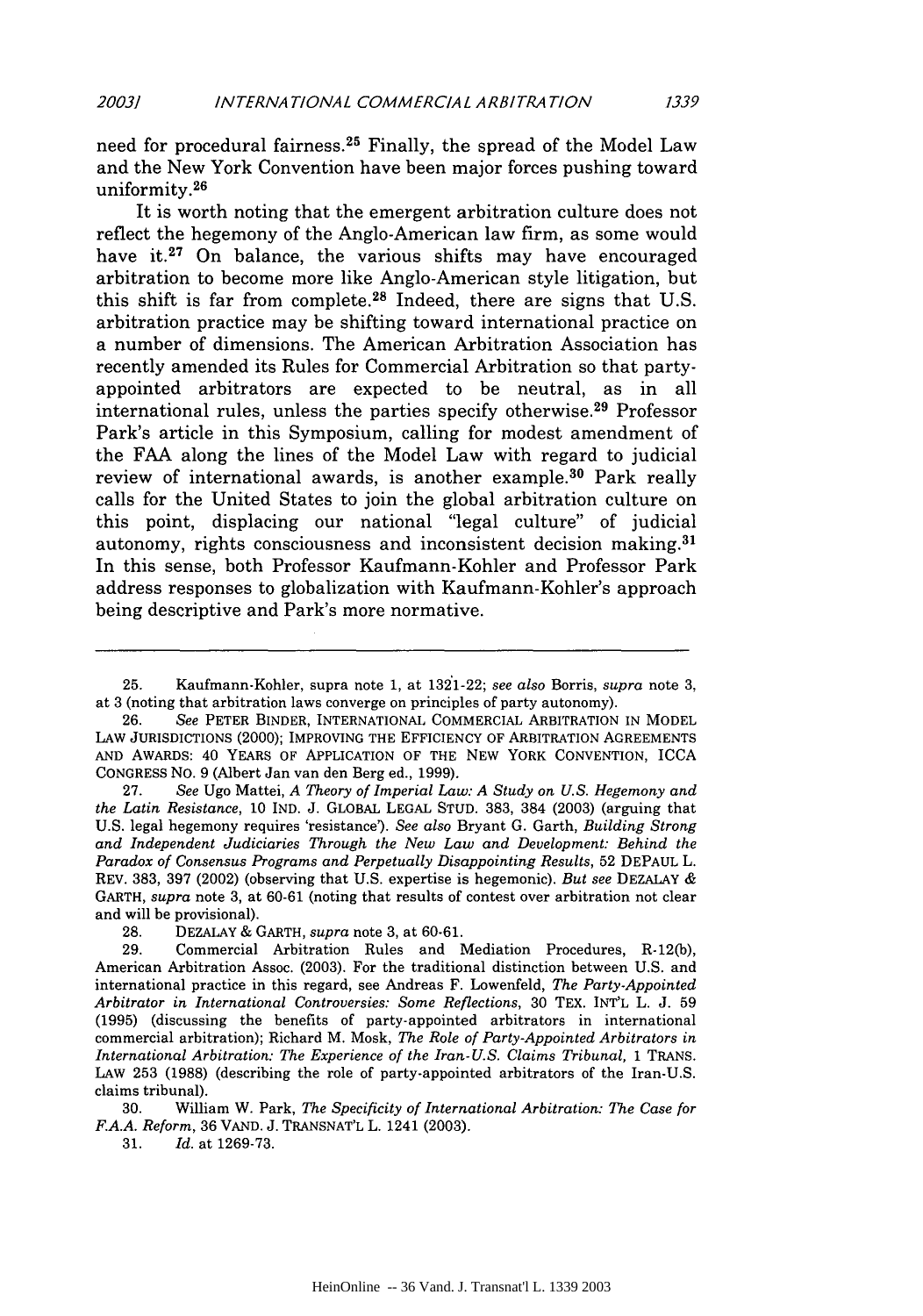#### II. WHOSE CULTURE?

Arbitral practices have indeed converged to a certain degree. But because of the private structure of arbitration, it is difficult to tell if all this is really "culture" in the sense of shared expectations among those who are participants in the process. Much of the evidence for convergence comes from the evolution of rules of arbitral institutions and national law, but we really do not know how extensively these are used as a percentage of total arbitration practice.32 Empirical research on arbitration is notoriously difficult to conduct since the only cases we learn about are those that are reported, for some reason, or appealed.<sup>33</sup> Indeed, much of what we do know about arbitration comes from these possibly aberrant cases. 34 Although certain sources for arbitral decisions exist, such as *Mealey's Arbitration Reporter* and the ICC redacted awards, they are but the tip of the iceberg of all the cases produced.<sup>35</sup> Furthermore, the ICC awards are an explicitly biased sample as the ICC seeks to publish particularly interesting or unusual awards. <sup>36</sup>

In this context, the work of various scholar-practitioners (such as Professors Kaufmann-Kohler and Park) serves as an important source of information on arbitration in practice. They draw on their experiences in producing articles that both describe and develop arbitration. In arbitration, perhaps more than any other field of law, the line between scholar and practitioner is blurred so that many leading scholars are involved in arbitrations, and many leading arbitrators take the time to write academic articles and books. 37 Like the grand civil-law tradition, it is scholarly commentary that

36. W. LAURENCE CRAIG ET AL., INTERNATIONAL CHAMBER OF COMMERCE ARBITRATION 338 n.62, 639 n.39 (3d ed. 2000).

<sup>32.</sup> *Id.* at 1269-76; Kaufmann-Kohler, *supra* note 1, at 1220.

<sup>33.</sup> *See* Christopher R. Drahozal, *Of Rabbits and Rhinoceri: A Survey of Empirical Research on International Commercial Arbitration,* 20 J. INT'L ARB. 23, 24 (2003) (observing that empirical studies are few but growing in number).

<sup>34.</sup> *See* Park, *supra* note 30, at 1246-47 (discussing *Alghanim v. Toys R' Us,* 126 F.3d 15 (2d Cir. 1997)).

<sup>35.</sup> *See e.g.,* ICC ARBITRAL AWARDS 1971-85 (Sigvard Jarvin & Yves Derains eds., 1990); ICC ARBITRAL AWARDS 1986-90 (Sigvard Jarvin et al. eds., 1994); ICC ARBITRAL AWARDS 1991-95 (Jean-Jacques Arnaldez et al. eds., 1997) (offering extracts of arbitral awards in the form of a collection). Arbitrations involving states have produced more volume.

<sup>37.</sup> *See, e.g., id.;* CHARLES N. BROWER **&** JASON D. BRUESCHKE, THE IRAN-UNITED STATES CLAIMS TRIBUNAL (1998) (discussing the establishment and contribution to international arbitration resulting from the Iran-U.S. claims tribunal); GEORGE H. ALDRICH, THE JURISPRUDENCE OF THE IRAN-UNITED STATES CLAIMS TRIBUNAL (1996) (summarizing and analyzing the tribunal's jurisprudence); JULIAN D.M. LEW, APPLICABLE LAW IN INTERNATIONAL COMMERCIAL ARBITRATION (1987).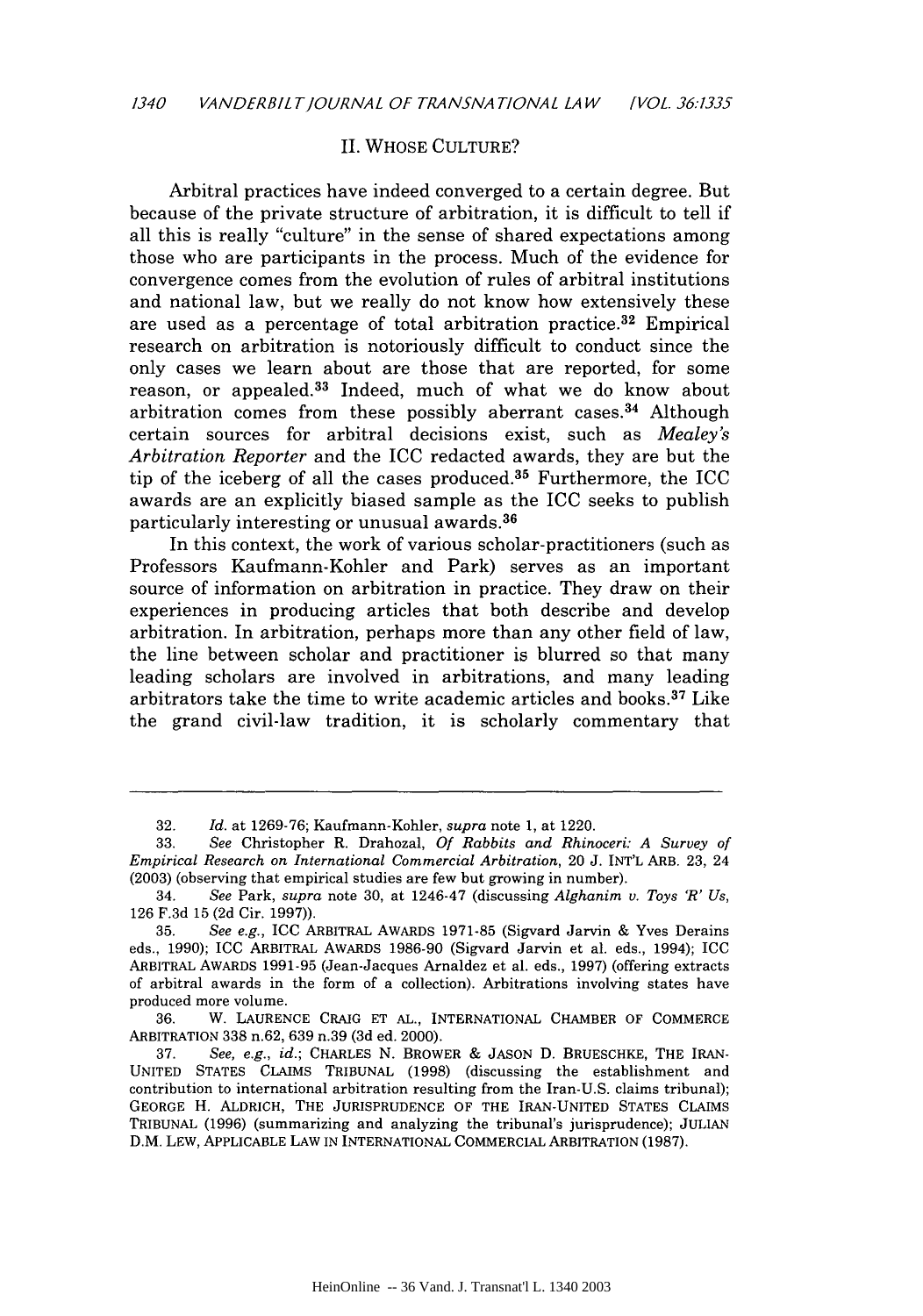produces the law and technique of arbitration.38 The role of scholars is enhanced because the other potential sources of lawmaking, namely legislators and judges,<sup>39</sup> are called on only when the relatively autonomous system of commercial arbitration turns to national legal systems for support or enforcement. 40 Nor can arbitral *practice* directly contribute to the norm-creation function because of the need for confidentiality. 41 Scholarly (and institutional) production of arbitration law and rules fills the void.

#### III. EXPLAINING ARBITRATION CULTURE

Dezalay and Garth's influential study, *Dealing in Virtue,* uses Pierre Bourdieu's construct of a social field to understand the evolution of arbitration into the preferred mode of international dispute resolution.42 Their story is one of competition among "the grand old men" and the large Anglo-American law firm over the rules of the game. 43 Arbitration has moved from a small number of "grand old men" (who in many cases shared a culture in our first sense, that of being from a common legal tradition) to a broad-based practice of major law firms operating in a global market. 44 Each group seeks and deploys "symbolic capital" in these struggles. 45 This contested process has produced the current (unstable) state of affairs that others call the culture of arbitration.<sup>46</sup>

I agree with the outlines of Dezalay and Garth's basic story, but I do not think we need notions of "symbolic capital" or culture to understand it. I do not see the production of rules and commentary by scholars and institutions as an effort to build up "symbolic capital."<sup>47</sup>

43. *Id.* at 16, 18.

- 46. *Id.*
- 47. *Id.* at 18.

<sup>38.</sup> *See* JOHN MERRYMAN, THE CIVIL LAW TRADITION (2d ed. 1985); *see also* Fabrizio Marella, *Choice of Law in Third Millennium Arbitrations: The Relevance of the UNIDROIT Principles of International Commercial Contracts,* 36 VAND. J. TRANSNAT'L L. 1137, 1142 (2003) (UNIDROIT principles produced by "cultural mediation of legal scholars").

<sup>39.</sup> *See generally* R.C. VAN CAENEGEM, JUDGES, LEGISLATORS AND PROFESSORS (1987) (offering a comparative analysis of the production of law in common law and civil-law countries).

<sup>40.</sup> *See* MERRYMAN, *supra* note 38.

<sup>41.</sup> *See* Alexis C. Brown, *Presumption Meets Reality: An Exploration of the Confidentiality Obligation in International Commercial Arbitration,* 16 AM. U. INT'L L. REV. 969 (2001) (considering the arguments for and against the duty of confidentiality in international commercial arbitration).

<sup>42.</sup> DEZALAY & GARTH, *supra* note 3, at 16.

<sup>44.</sup> *Id.* at 18.

<sup>45.</sup> *Id.* at 18-29.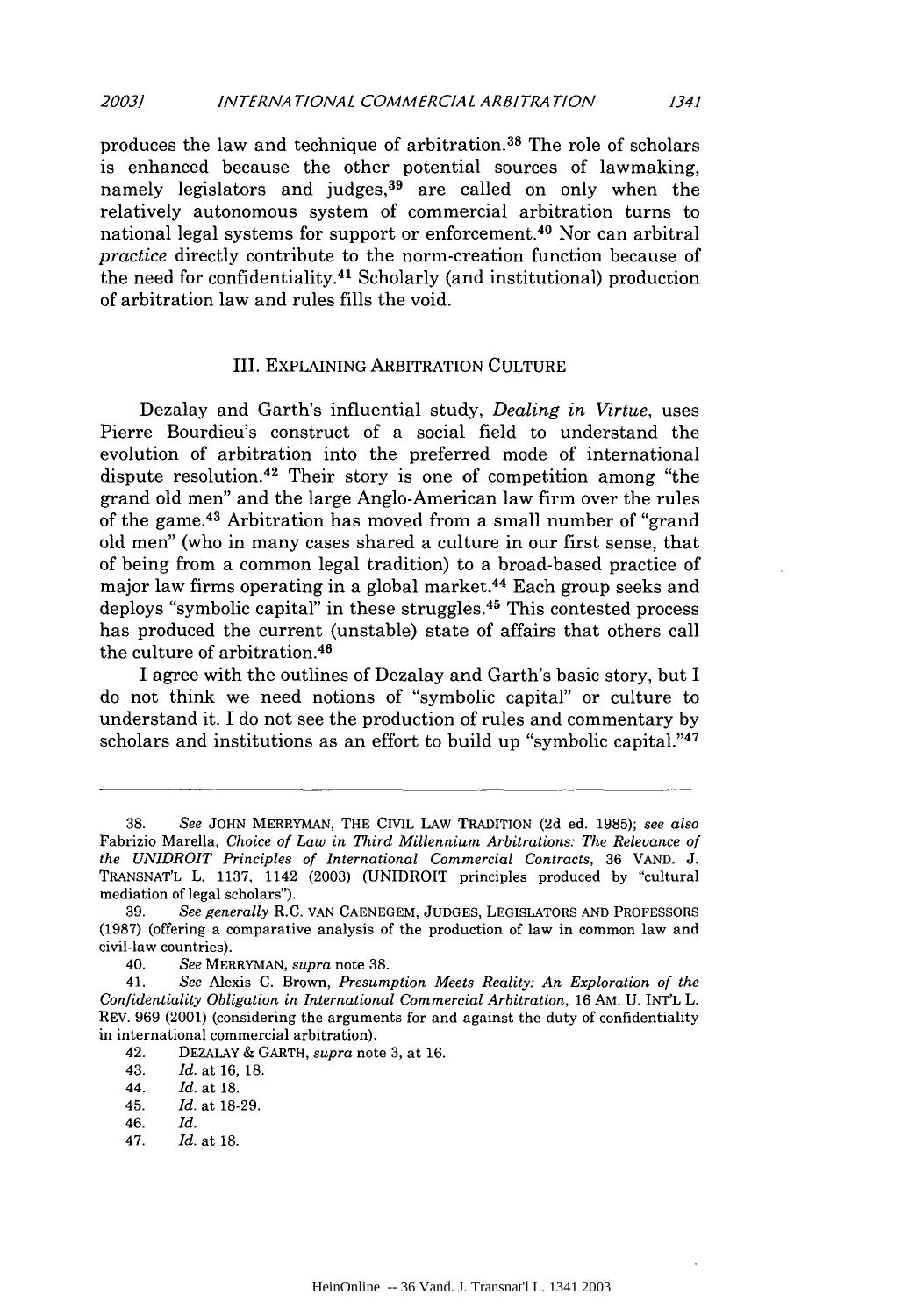Their notion does not really explain why convergence has occurred, or have the potential to account for why we have seen the particular convergences we have.

I want to suggest instead that there is a relatively simple economic explanation for the production of the common arbitral culture under conditions of globalization. In doing so, I draw on a recent article by Professor Anthony Ogus, providing an economic perspective on legal culture which I find useful in thinking about the culture of arbitration. 48 Ogus focuses on the concept of network benefits. 49 Networks in economics are systems in which users are linked, and network goods are those for which a user's benefit increases as the number of network users increases. 50 The paradigm network good is the telephone, which is useless unless others also own telephones. As more people own them, the more useful they become. The Windows operating system is another prominent example-having established itself as the standard, one incurs costs in the form of lost network benefits in order to switch to a new system.

A legal culture, Ogus argues, is a combination of procedures and concepts that "constitute a network which, because of the commonality of usage, reduces the costs of interactive behavior."<sup>51</sup> Culture becomes a kind of template for social interaction, and members of the same legal culture find it easier to work with each other than with outsiders. When legal cultures compete, lawyers become benefit as more people members of their particular network or legal culture; this explains some of the intense competition to educate and train lawyers from around the world or to export rules from a home jurisdiction. <sup>52</sup>

Arbitration culture can be described similarly as a network. The rapid spread of arbitration makes it more likely that parties will be familiar with it as a dispute resolution option, creating more business for arbitrators. But it also creates demand for new rules and intense competition to define the network. We thus see the spread and continuous updating of arbitration rules to capture some of the "market" for arbitral business as well as to set the standard for future interactions. We see the emergence of draft rules, contract terms and principles from organizations like UNIDROIT, the International Bar

<sup>48.</sup> Anthony Ogus, *The Economic Basis of Legal Culture: Networks and Monopolization,* 22 OXFORD **J. LEG. STUD.** 419 (2002).

<sup>49.</sup> *Id.*

<sup>50.</sup> *Id.* at 422. *See also* Mark A. Lemley & David McGowan, *Legal Implications* of *Network Economic Effects,* 86 CAL. L. REV. 479, 481 (1998) (exploring the application of network economic theory in the field of law).

**<sup>51.</sup>** Ogus, *supra* note 48, at 420.

**<sup>52.</sup>** Garth, *supra* note 27, at 395.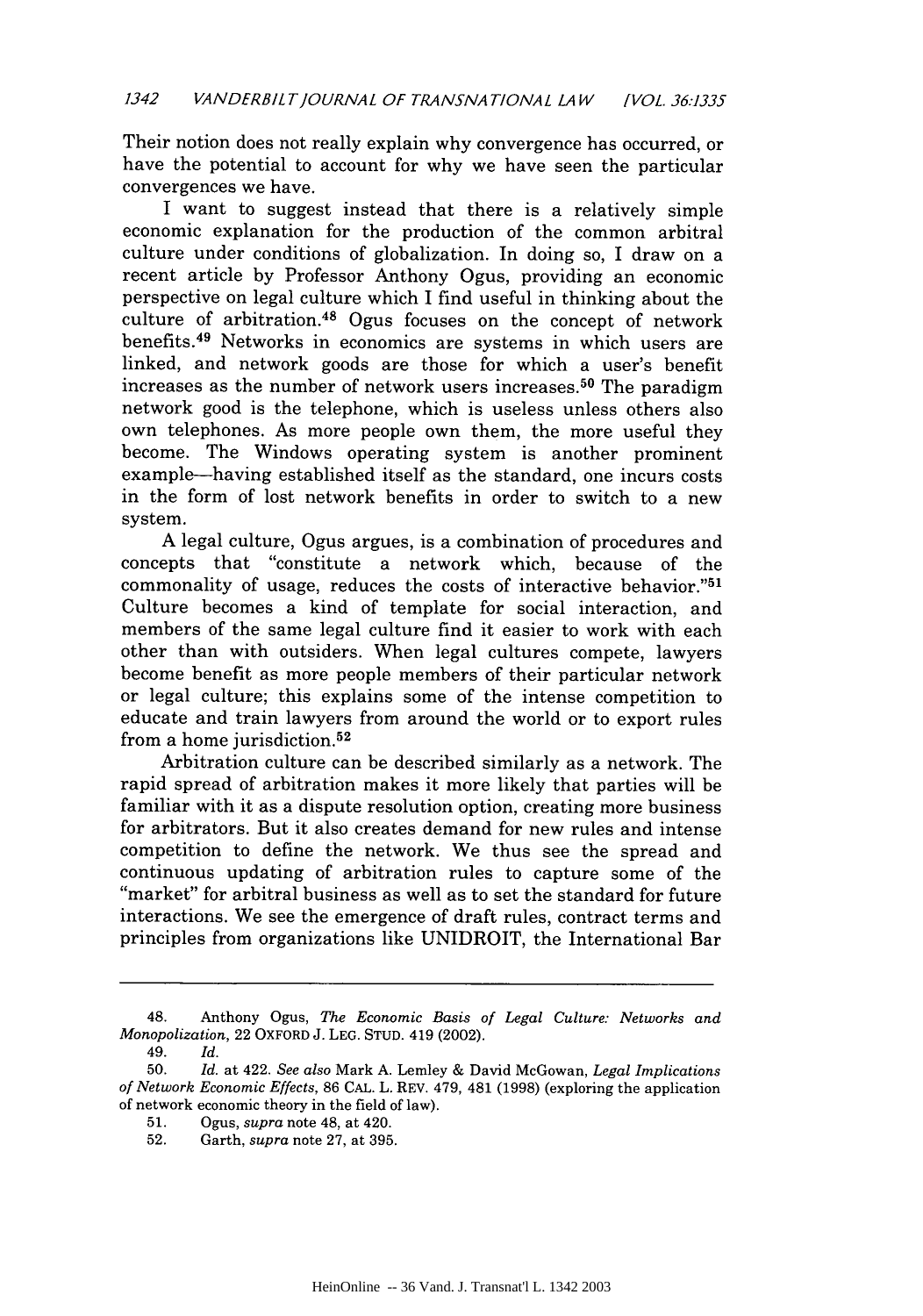Association and UNCITRAL, to name only a few.<sup>53</sup> The rules of various arbitral institutions, which reflect substantial convergence on many important questions, are another example.<sup>54</sup> We also see practitioner-scholars competing with each other to establish and influence the shape of the law.

Another sign of the rush to establish and join networks is the modernization of national arbitration laws. The numbers of arbitrations held in most jurisdictions would hardly justify the legislative effort to pass a new arbitration law designed to make the jurisdiction an attractive situs.<sup>55</sup> But when one factors in the network benefits to be obtained by conforming one's own law to that of other jurisdictions, the rapid production of new laws makes more sense. Having domestic lawyers with a working familiarity of the Model Law, for example, not only helps those lawyers compete for business overseas, but it can also make them more sophisticated negotiators with foreign investors concerning arbitration clauses. Particularly when one thinks of the Model Law jurisdictions, the spread of regulatory structures conducive to arbitration may benefit all states in that making arbitration easier abroad makes it easier at home as well.

Another good example of a network type rule in arbitration is the New York Convention. By requiring enforcement of foreign arbitral awards with relatively minimal scrutiny, the New York Convention resolves a collective action problem among states.<sup>56</sup> Each jurisdiction might ideally desire to exercise strong review of awards for conformity with local law, but, if they do so, other jurisdictions will not enforce awards in favor of their nationals. All economies are better off with recognition of foreign arbitral awards. These benefits increase as more economies observe the Convention since lawmakers

<sup>53.</sup> *See generally* Sandra M. Rocks & B. Shea Owens, *Survey of International Commercial Law Developments,* 56 BUS. LAW. 1867 (2001) (discussing the establishment of legal mechanisms aimed at facilitating international commercial arbitration).

<sup>54.</sup> *See e.g.,* Richard Mosk & Tom Ginsburg, *Becoming an International Arbitrator: Qualifications, Disclosures, Conduct and Removal, in* PRACTITIONERS HANDBOOK OF **INTERNATIONAL** ARBITRATION **AND MEDIATION** (Rufus Rhoades et al. eds., 2001) (describing institutional rules on disclosure, appointment, and other areas).

<sup>55.</sup> *Cf.* Christopher Drahozal, *The Effect of Competition Among Arbitral Venues on Choice of Situs in ICC Arbitration Proceedings* (University of Kansas School of Law, Working Paper 2002) (finding a statistically significant increase in ICC proceedings in a country after adoption of a new statute, but of very small magnitude); KLAUS PETER BERGER, **INTERNATIONAL** ECONOMIC ARBITRATION 6 n.55 (1993) (arguing that new statutes are a signal to international arbitration community).

<sup>56.</sup> *See generally* H. Stephen Harris, Jr. & Jack P. Smith III, *Statutory Enforcement of International Arbitration Awards in the United States,* 15 INT'L L. **PRACTICUM** 54 (2002) (analyzing the principal provisions of the New York Convention and their application by U.S. courts).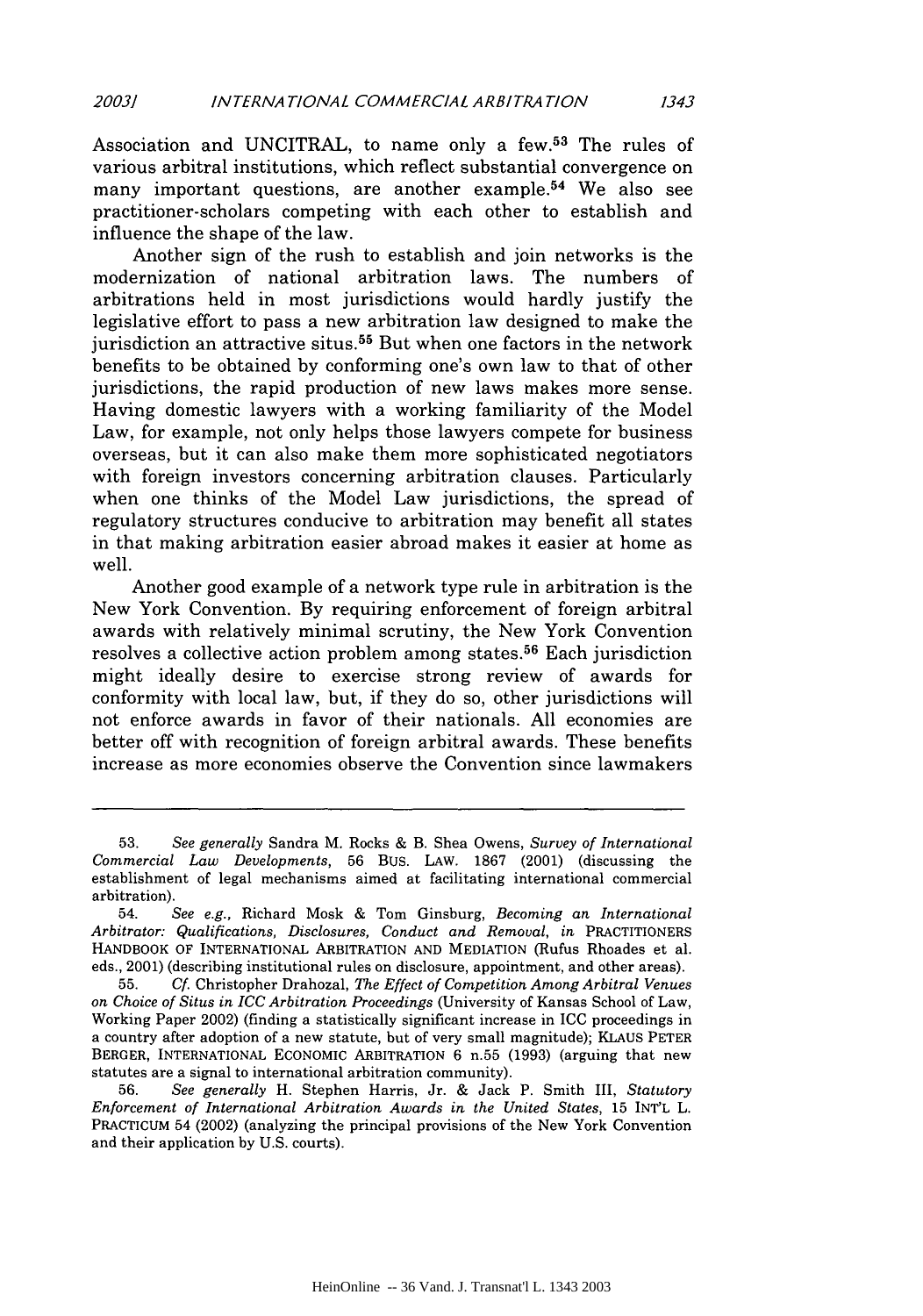cannot anticipate in advance where their entrepenuers will need to enforce awards.

In thinking about the particular details of convergence, an economic perspective would contrast those areas of law where we would expect a single "network" standard to emerge against those where we would not. If there are efficiency advantages to particular rules, we might expect a trend toward harmonization under conditions of market competition. Indeed, long time observers of the arbitral process have observed greater efficiencies over time. 57 Note that I am not making a broad claim about the efficiency of arbitration as a whole: secrecy in arbitration prevents any mechanism of case-bycase lawmaking such as has been claimed to lead to the efficiency of the common law. 58 But the transparent nature of institutional rules and competition for business among the institutions might lead to at least an evolution of efficient procedural rules.

In other areas, where there are not substantial gains in efficiency or uniformity or harmonization, we might expect more divergence. Here competition to establish the network standard could be associated with monopolistic behavior and may be undesirable. Ogus expects that in national jurisdictions lawyers will control the content of legal culture and will use the notion defensively against outside competition. 59 In this view, culture can be an anti-competitive product.60 Those inside the relatively closed world of international arbitration can use claims of an "arbitration culture" to highlight their own expertise. $61$  Those who are "outside the culture" are less desirable participants. <sup>62</sup>

We can now see why claims about a "culture of arbitration" have expanded in recent years. As arbitration has expanded, the value of controlling the network standard has increased, leading to new efforts to promulgate rules and standards. The larger and more diverse the network, the more pronounced the need for common expectations. $63$  At the same time, claims of culture help to keep outsiders on the outside. 64 We ought to be cautious about embracing this latter characteristic of arbitration culture.

<sup>57.</sup> Andreas F. Lowenfeld, *International Arbitration as Omelette: What Goes into the Mix, in* Frommel & Rider, *supra* note 2, at 19.

<sup>58.</sup> Paul H. Rubin, *Why Is the Common Law Efficient?,* 6 J. LEGAL STUD. 51, 53 (1977) (observing that common law is likely to be efficient because of pressures to overturn bad precedent).

<sup>59.</sup> Ogus, *supra* note 48, at 427.

<sup>60.</sup> *Id.* at 426-29.

<sup>61.</sup> *Id.*

<sup>62.</sup> *Id.*

<sup>63.</sup> van den Berg, *supra* note 1, at 23-54.

<sup>64.</sup> Ogus, *supra* note 49, at 427.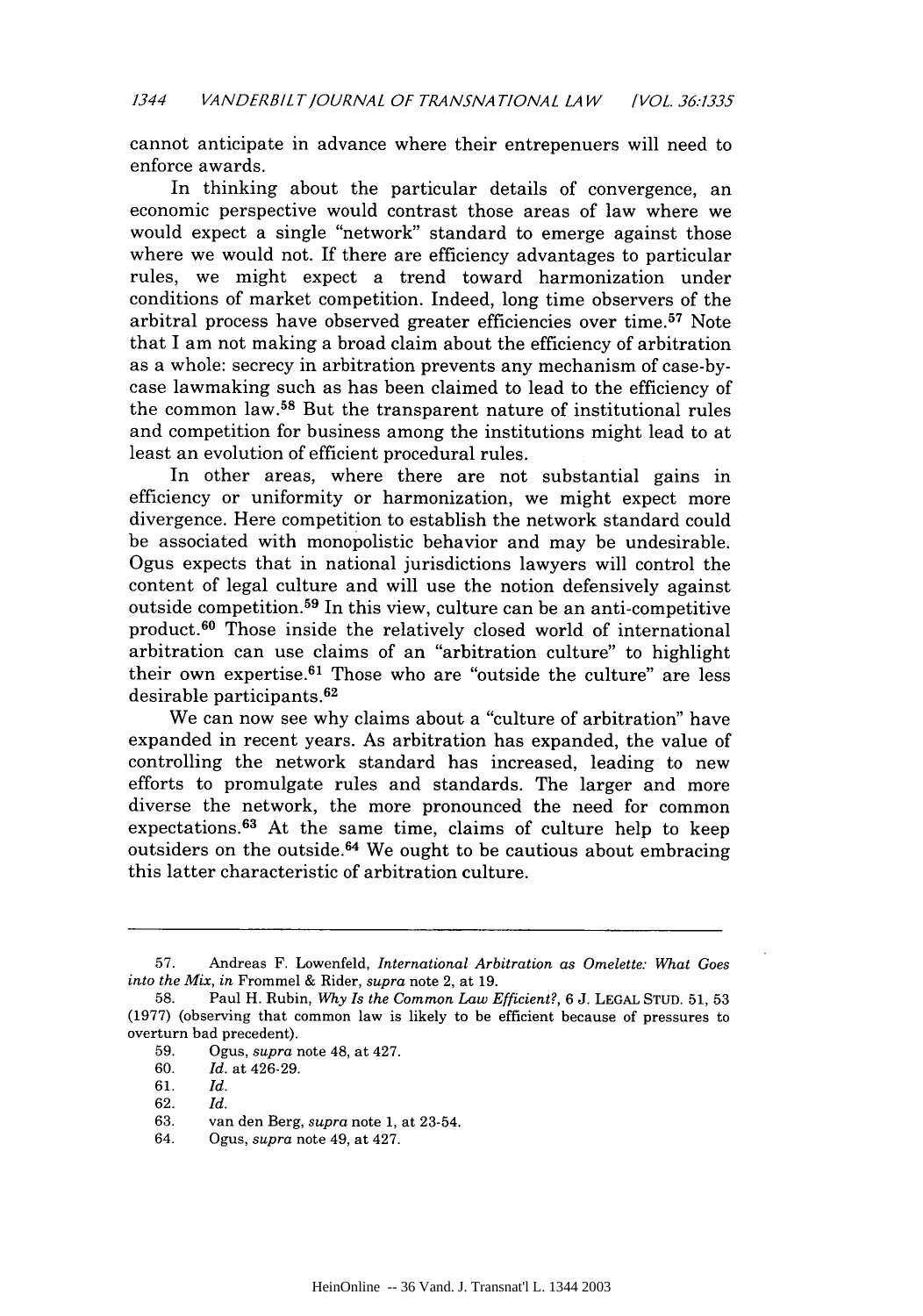In short, the main *mechanisms* of convergence are likely to be economic rather than cultural. At the same time, economic factors may in part explain why it is so common to describe the results of convergence as a cultural phenomenon. Pressures for more rules lead to competition to establish new network standards. The network standards provide a template for action, and everyone benefits by following it. Culture becomes a shorthand way of referring to this set of standards.

This approach also provides a language for predicting and evaluating the precise areas of convergence in arbitration to the extent we can overcome the empirical problems to learn what is actually happening. In this sense, it is superior to Dezalay and Garth's undifferentiated notion of "symbolic capital" which predicts only that observed convergences are the result of power struggles and are unstable as a result. 65 Symbolic capital does not tell us why the winners won, whereas economics can help us understand why particular rules become the network standard and others do not.

#### IV. CONCLUSION

This comment has highlighted the economic role in creating the international arbitration culture. As institutions evolve under competitive pressures, expectations converge and create a demand for a "culture" of common practice. It is culture in the internal sense, a product of law rather than something that explains the outcome or constrains the process. The arbitration culture can be facilitative, encouraging effective communication and an efficient arbitration process. Alternatively, it can be monopolistic, trying to keep new entrants out with cultural claims. As the culture of arbitration evolves, it will be interesting, though difficult, to try to determine which outcome occurs.

65. DEZALAY & GARTH, *supra* note 3, at 18-27.